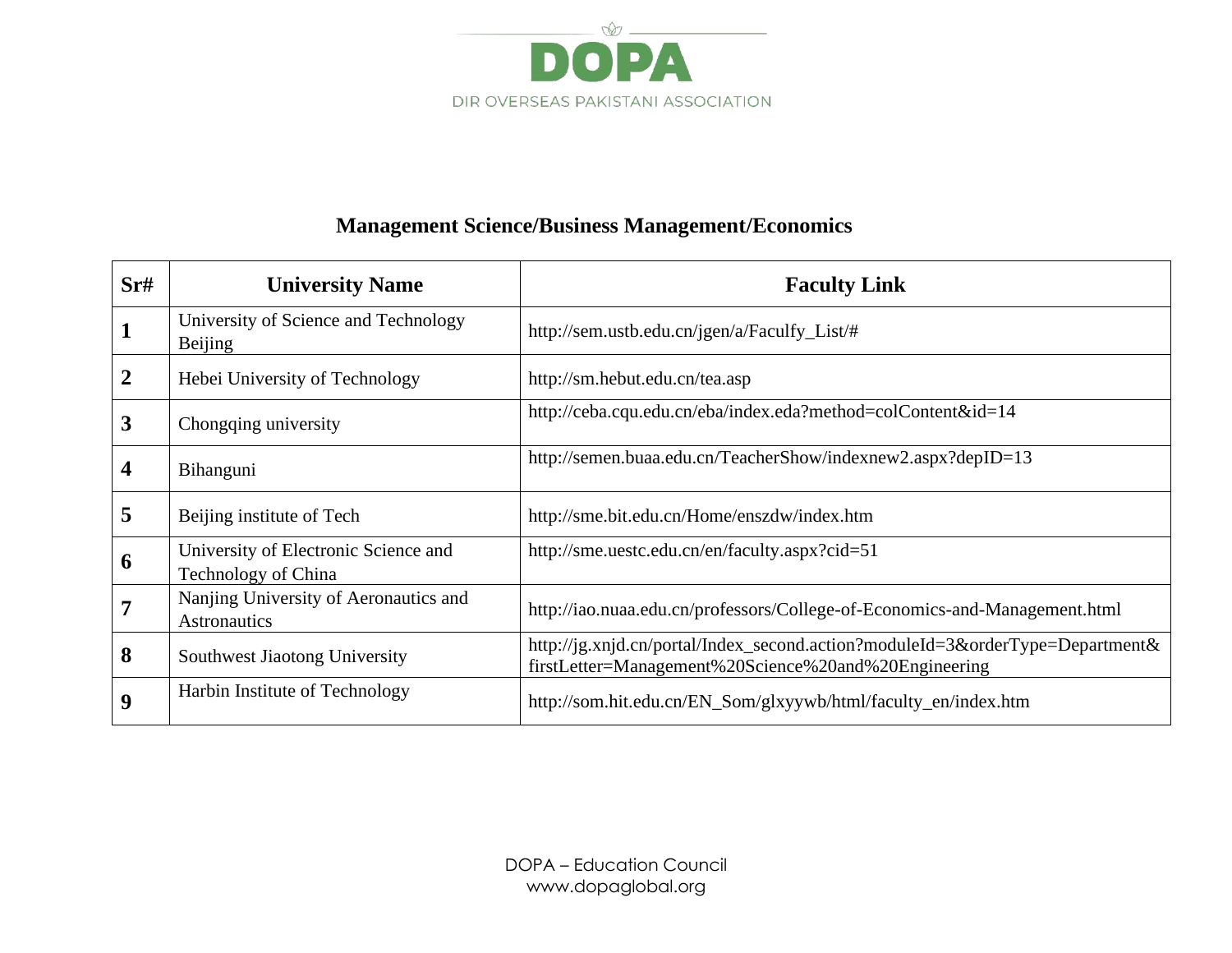

| <b>10</b> | Hohaiuniv                                             | http://hhbs.hhu.edu.cn/s/2118/t/2556/p/1/c/11580/d/12246/list.htm                                      |
|-----------|-------------------------------------------------------|--------------------------------------------------------------------------------------------------------|
| 11        | China University of Petroleum                         | http://www.cup.edu.cn/internationaloffice/en/faculdep/25462.htm                                        |
| 12        | Wuhan univ                                            | http://ems.whu.edu.cn/en/50/1/                                                                         |
| 13        | DongbeiUnversity of Finance and<br>Economics          | http://dcgk.wqkeji.com/item/special.asp?id=43                                                          |
| 14        | Zhejiangeuniv                                         | http://www.cma.zju.edu.cn/en/faculty/Facindex.aspx                                                     |
| 15        | University of Internatioanl Business and<br>Economics | http://bs.uibe.edu.cn/english_new/faculty/faculty_profile.html?lm=3#=0                                 |
| <b>16</b> | Nankai University                                     | http://ibs.nankai.edu.cn/en/faculty/All                                                                |
| 17        | Shanghai Jiao Tong University                         | http://www.acem.sjtu.edu.cn/en/faculty/faculty.html 15/10/2017                                         |
| 18        | Harbin Engineering university                         | http://english.hrbeu.edu.cn/About/Staff%20&%20Faculty/Advisors/2014-01-<br>30/264.html                 |
| 19        | University of Science and Technology<br>China         | http://bs.ustc.edu.cn/english/staff.html<br>http://en.ustc.edu.cn/faculty/201105/t20110530_112483.html |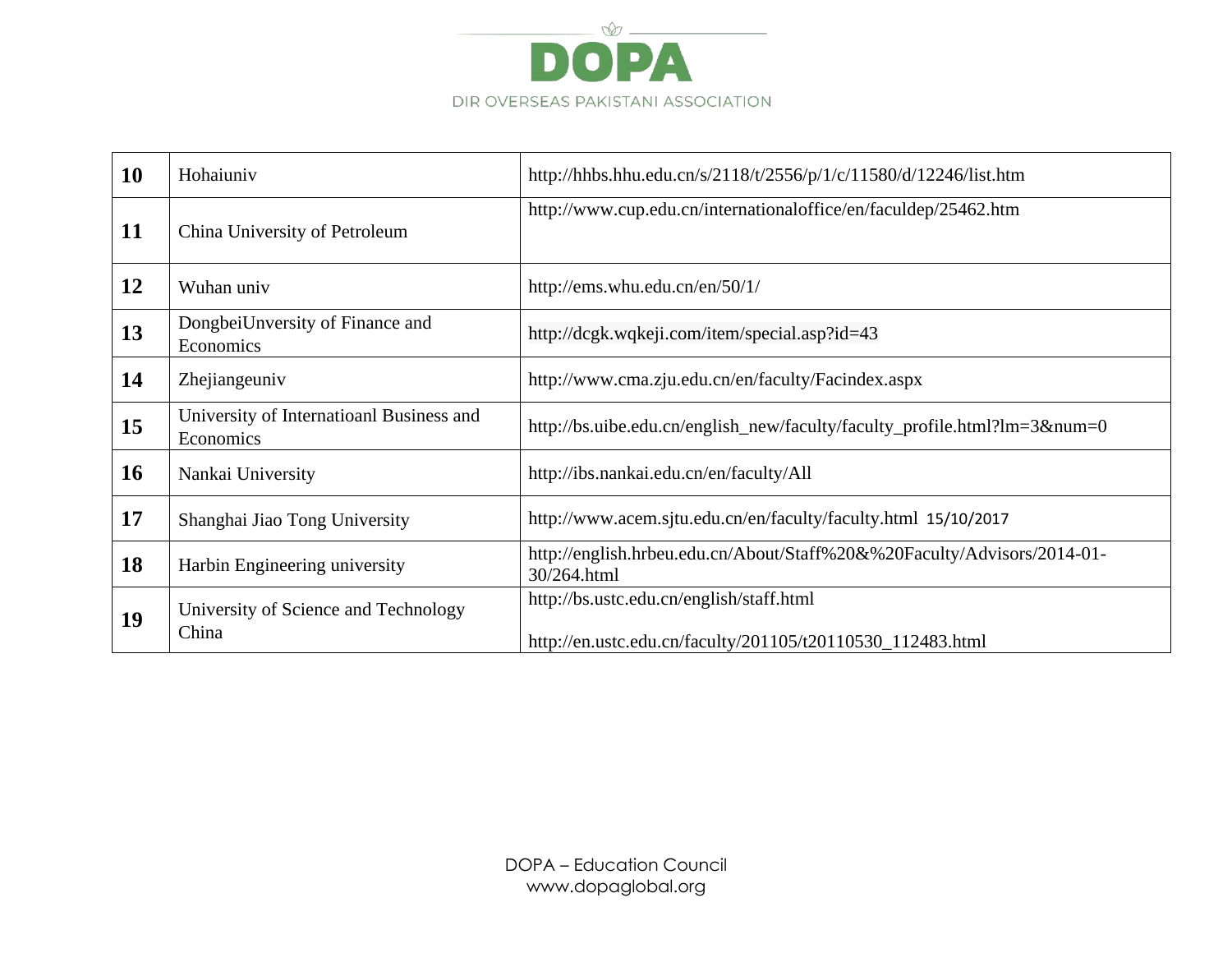

Xia jatong university [http://en.xjtu.edu.cn/Faculty/Faculty\\_Blogs.htm](http://en.xjtu.edu.cn/Faculty/Faculty_Blogs.htm)

<http://ies.heuet.edu.cn/en/category.php?name=ACADEMICS>

| Harbin normal university | http://www.hrbnu.edu.cn/english/news/BRIEFINTRODUCTION/BRIEFINTRODUCTION.html |
|--------------------------|-------------------------------------------------------------------------------|
| Xiangtan university      | http://www.xtu.edu.cn/english/Academics/Faculties/Prominent/                  |
| southeast university     | http://em.seu.edu.cn/jg en/8050/list.htm                                      |
| Nanchang university      | http://glxy.ncu.edu.cn/szdw/index.html                                        |

Economics and management university wahan uni <http://ems.whu.edu.cn/en/50/1/>

Wuhan Uni ,Jiangshu Uni, Jilin Uni ,Tianjin Uni PHD supervisor professor email of management sciences and Business Administration

[Hjgjlu@126.com](mailto:Hjgjlu@126.com) [libo0410@yahoo.com.cn](mailto:libo0410@yahoo.com.cn)

[mahanwu@126.com](mailto:mahanwu@126.com) [lwhliu@tju.edu.cn](mailto:lwhliu@tju.edu.cn)

[Bizchmx@jlu.edu.cn](mailto:Bizchmx@jlu.edu.cn) [maozhaofang@tju.edu.cn](mailto:maozhaofang@tju.edu.cn)

[Danielfang@163.com](mailto:Danielfang@163.com) [zengkaizhang@tju.edu.cn](mailto:zengkaizhang@tju.edu.cn)

[zonghu165.edu.cn@hotmail.com](mailto:zonghu165.edu.cn@hotmail.com) [jiangfuyang@sohu.com](mailto:jiangfuyang@sohu.com)

[wusddc@126.com](mailto:wusddc@126.com) [mingyuanlu@126.com](mailto:mingyuanlu@126.com)

[lilyshow@sina.com](mailto:lilyshow@sina.com) [zhangzhongli@yahoo.com.cn](mailto:zhangzhongli@yahoo.com.cn)

[00007905@whu.edu.cn](mailto:00007905@whu.edu.cn) [yhc@tju.edu.cn](mailto:yhc@tju.edu.cn)

[zhaowei@whu.edu.cn](mailto:zhaowei@whu.edu.cn) [drl@tju.edu.cn](mailto:drl@tju.edu.cn)

DOPA – Education Council www.dopaglobal.org